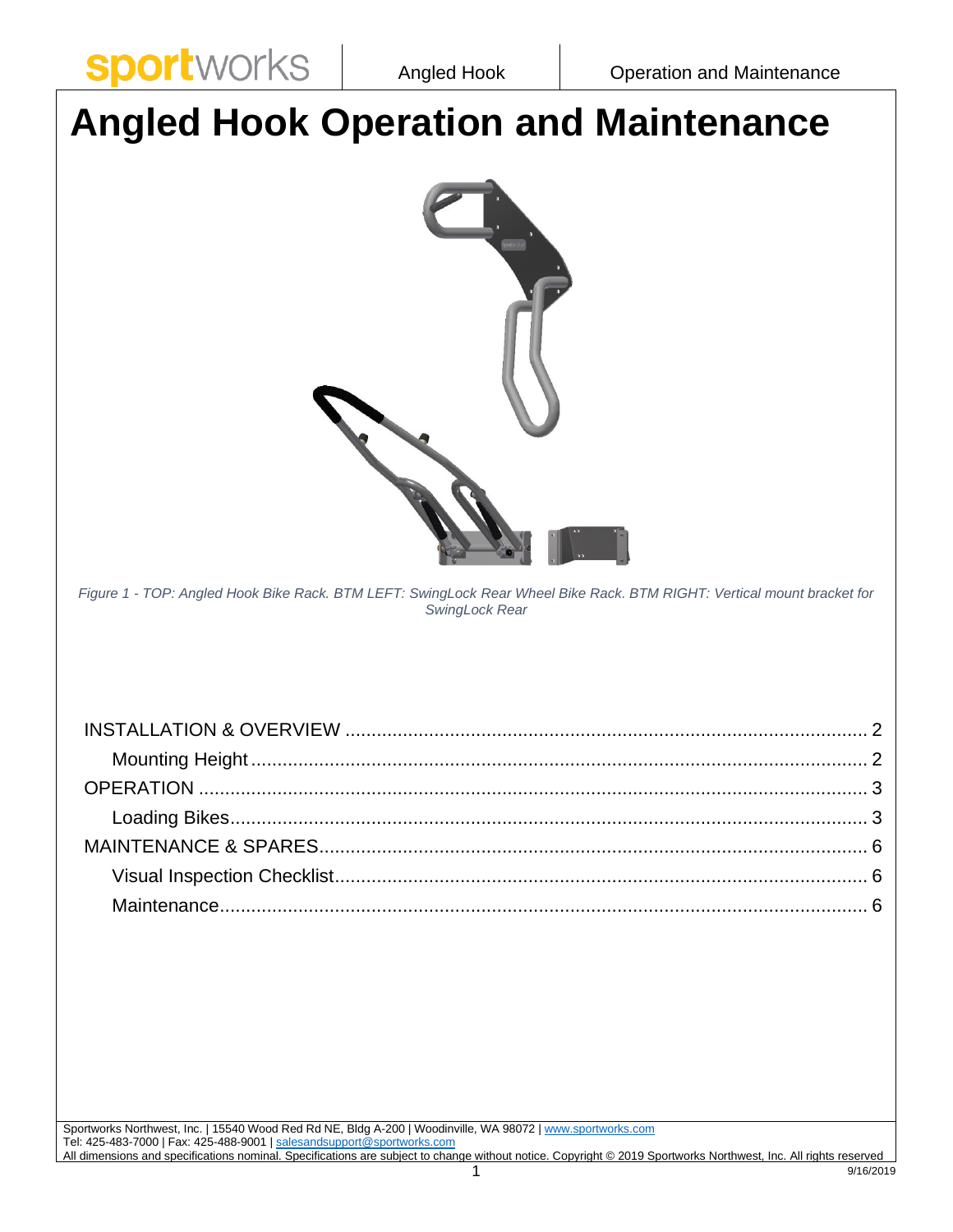# <span id="page-1-0"></span>**INSTALLATION & OVERVIEW**

There are several factors that need to be addressed when installing the Angled Hook. These factors include the:

- Mounting Height
- Ceiling Clearance
- Aisle Clearance
- **Bicycle Clearance**

Carefully read and understand the following information regarding the positioning of the rack before beginning the installation process.

# <span id="page-1-1"></span>**Mounting Height**

It is preferable to mount the Angled Hook as low as possible to make it easy to install the bicycle. The minimum mounting height shown below should be high enough for most bicycles. The side to side space can be as low as 15" but if there is room it is better to increase it to 16" or 17".



Sportworks Northwest, Inc. | 15540 Wood Red Rd NE, Bldg A-200 | Woodinville, WA 98072 | [www.sportworks.com](http://www.sportworks.com/) Tel: 425-483-7000 | Fax: 425-488-9001 [| salesandsupport@sportworks.com](mailto:salesandsupport@sportworks.com) All dimensions and specifications nominal. Specifications are subject to change without notice. Copyright © 2019 Sportworks Northwest, Inc. All rights reserved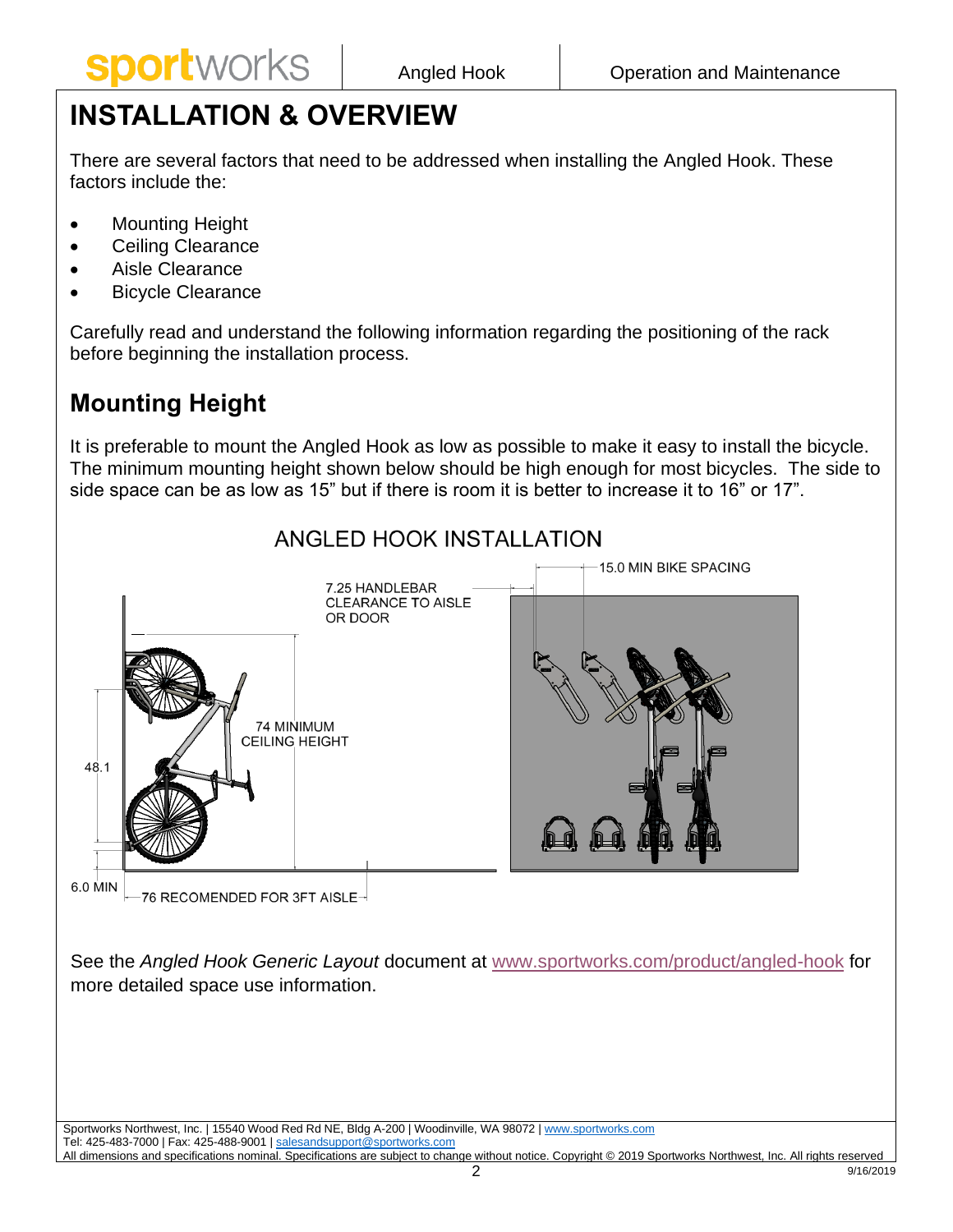

9/16/2019

## <span id="page-2-0"></span>**OPERATION**

The Angled Hook bike rack is very simple and easy to use. It is compact when stowed and quickly creates a reliable and intuitive bike parking solution. The Angled Hook supports the weight of bicycle while the gas spring assist Swinglock Wheel Loop secures the bicycle and prevents side to side movement.

#### <span id="page-2-1"></span>**Loading Bikes**

The following graphics illustrate the sequence of loading a bike in the Angled Hook.

Step 1: Pull the Swinglock Loop away from the wall and rotate it down to the floor. You can use your foot to push it down. It will stay in place.

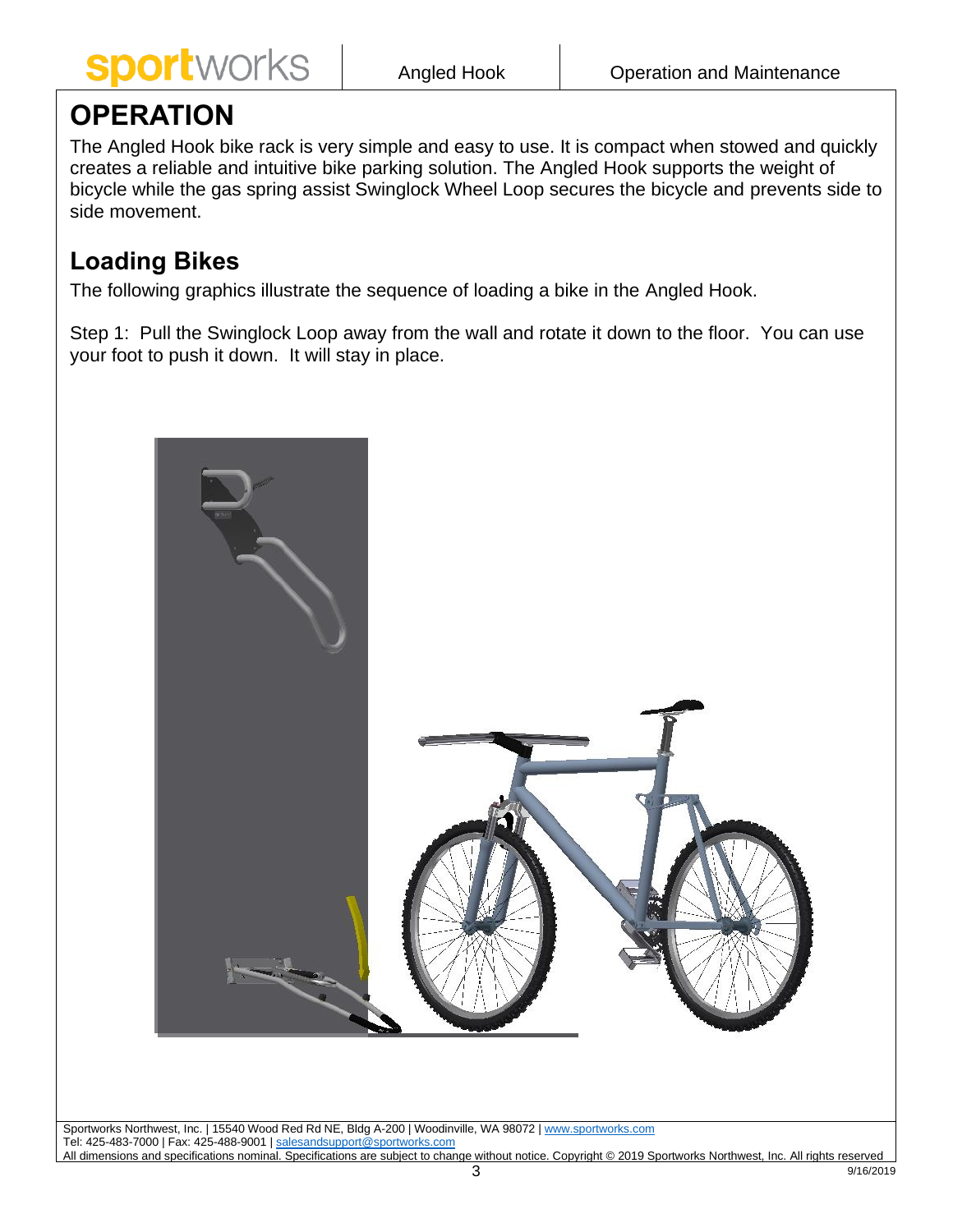

Step 2: Put your bike up on it's rear wheel and roll front wheel into loop. Turn the handlebars to the right to line up with the loop.



Sportworks Northwest, Inc. | 15540 Wood Red Rd NE, Bldg A-200 | Woodinville, WA 98072 | [www.sportworks.com](http://www.sportworks.com/) Tel: 425-483-7000 | Fax: 425-488-9001 | <u>salesandsupport@sportworks.com</u> All dimensions and specifications nominal. Specifications are subject to change without notice. Copyright © 2019 Sportworks Northwest, Inc. All rights reserved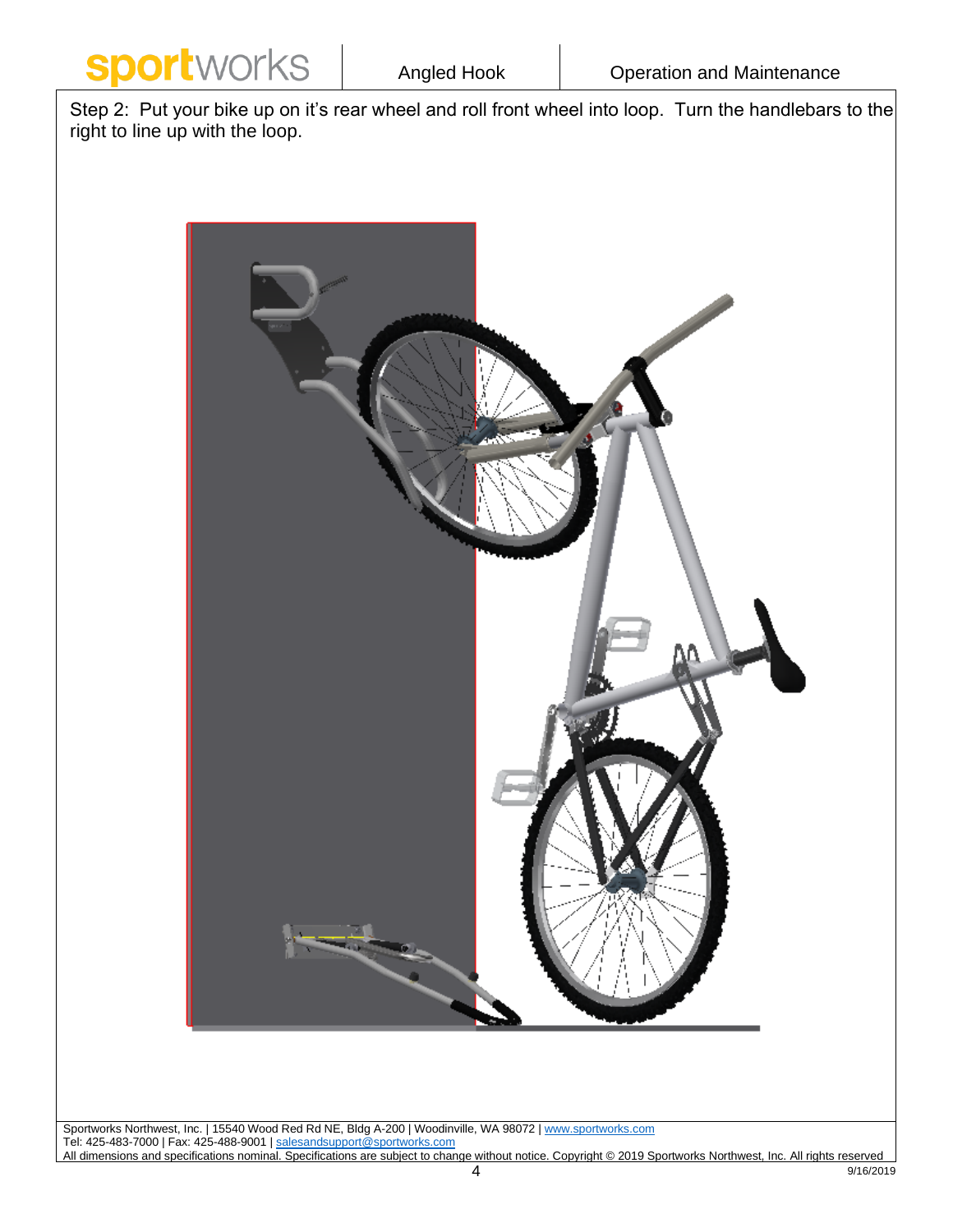

Step 3: Push up and roll your bike up to the straight hook. Slip your front rim up and over hook. Let the bike hang and line up rear wheel into Swinglock Rear loop. Use your toe to flip up Swinglock.